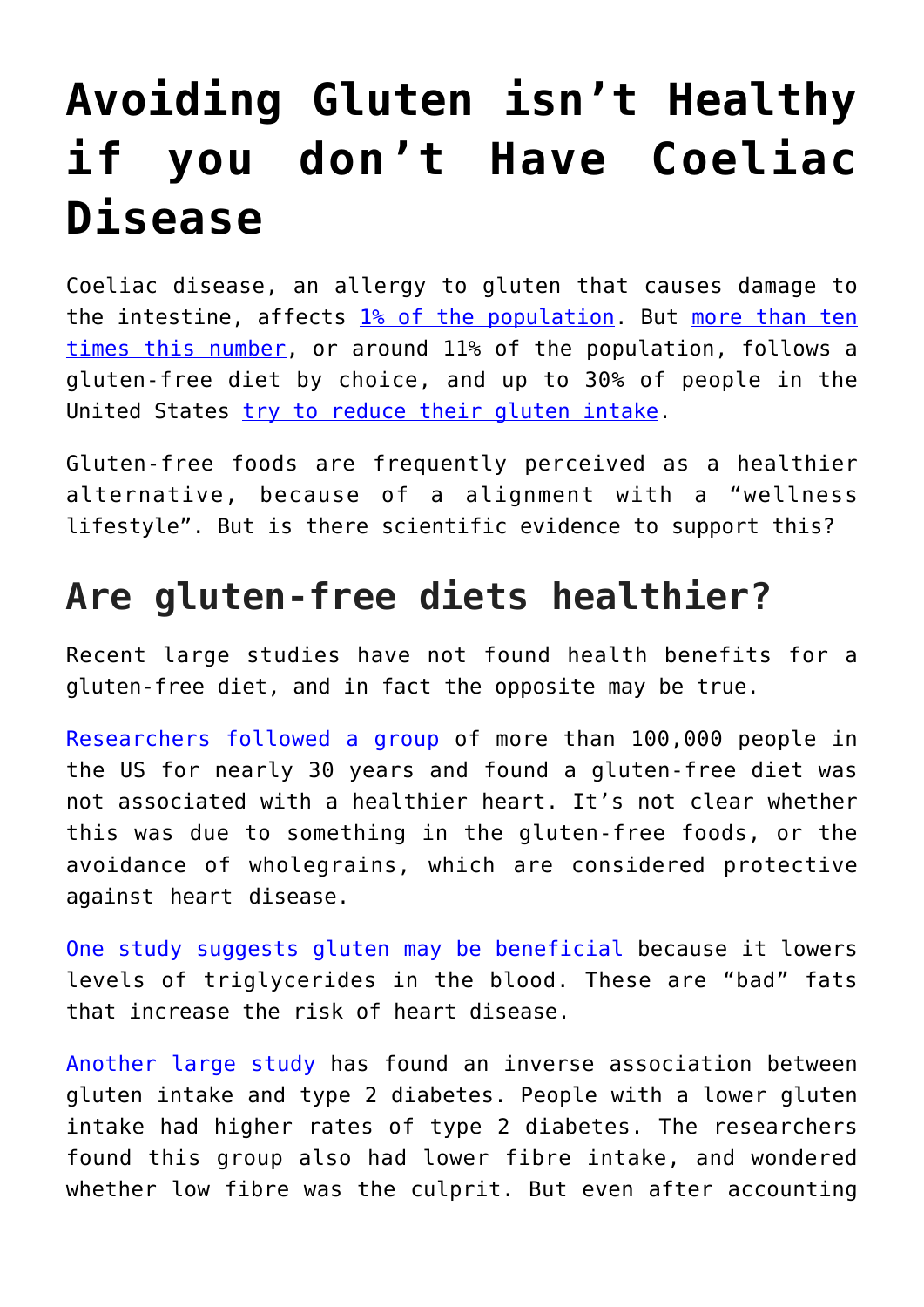for the lower fibre intake, an association remained, suggesting avoiding gluten is not protective against developing type 2 diabetes.



Not eating enough gluten could increase the risk of diabetes.

### **Gluten free and diabetes**

Wholegrain products are made using the three parts of the grain – the bran (outside, which is rich in fibre), the germ (the seed) and the endosperm (the starchy, carbohydrate-rich centre). Together they form a bundle of fibre, carbohydrate, vitamins and minerals. Packaged gluten-free products such as bread frequently use only the carbohydrate component using refined flours from rice, corn or potato.

These high carbohydrate foods may cause a sharp rise in blood sugar levels and may predispose to diabetes in the long term.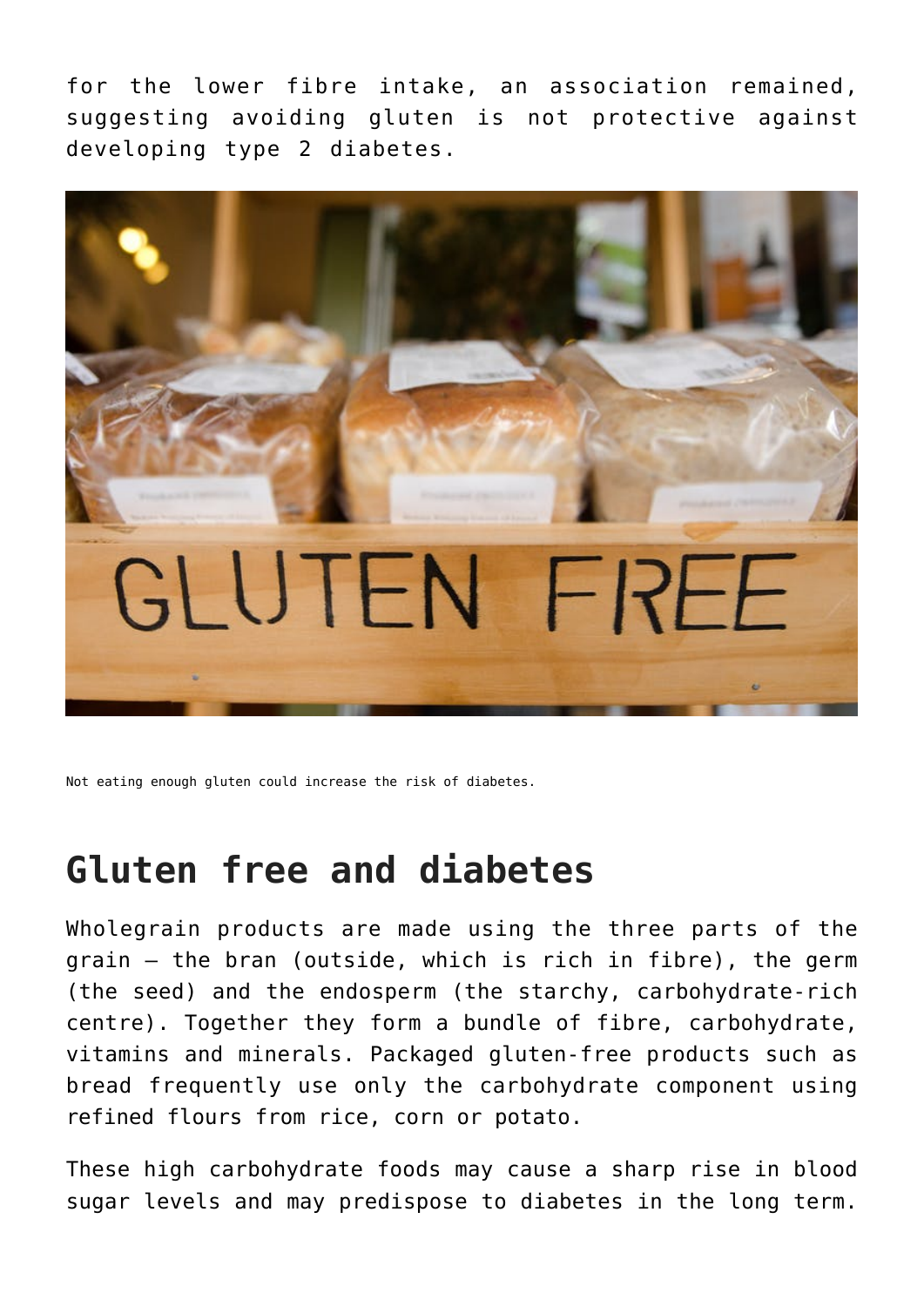Packaged gluten-free products often have added sugars to enhance flavour, and add emulsifiers and thickeners to improve the texture and make it similar to bread.

Gluten-free markets have risen exponentially in the last decade due to consumer demand, even extending to the production of [gluten-free food for dogs.](https://search.mypetwarehouse.com.au/mypetwarehouse/Gluten-Free-Dog-Food?gclid=EAIaIQobChMIgMaLnZaI2AIVwTUrCh2YKgjmEAAYAyAAEgLV1_D_BwE) Whether the market will expand or diminish with time is unknown, but food fashions are not new.

Consider the popularity of low-fat diets in the 1980s, when butter was a villain. Now butter is now back in vogue, with sales increasing. Similarly, red wine used to be considered protective for cardiac health, but [guidelines for safe alcohol](https://www.nhmrc.gov.au/health-topics/alcohol-guidelines) [consumption](https://www.nhmrc.gov.au/health-topics/alcohol-guidelines) now recommend reduced intake.

Of course, naturally gluten-free products such as plant-based foods, ancient grains and dairy are all part of a healthy and balanced diet, but there does not seem to be a health benefit for the processed and packaged gluten-free replacements over wheat-based versions.

## **Why are gluten-free diets so popular?**

Non-coeliac gluten sensitivity is [different from coeliac](https://www.coeliac.org.uk/coeliac-disease/about-coeliac-disease-and-dermatitis-herpetiformis/gluten-sensitivity/) [disease.](https://www.coeliac.org.uk/coeliac-disease/about-coeliac-disease-and-dermatitis-herpetiformis/gluten-sensitivity/) In coeliac disease, gluten intake causes damage to the intestine's lining, which reverses with a gluten-free diet. In non-coeliac gluten sensitivity (also called "gluten intolerance"), symptoms like bloating and wind are common, but no intestinal damage or long-term health effects occur.

To better understand this condition, researchers set out to determine whether it was gluten intake or the perception of gluten intake that may be contributing. [They designed a study](https://www.ncbi.nlm.nih.gov/pubmed/23648697) in which self-identified gluten-sensitive people were fed gluten-free, low gluten and high gluten foods, but didn't know